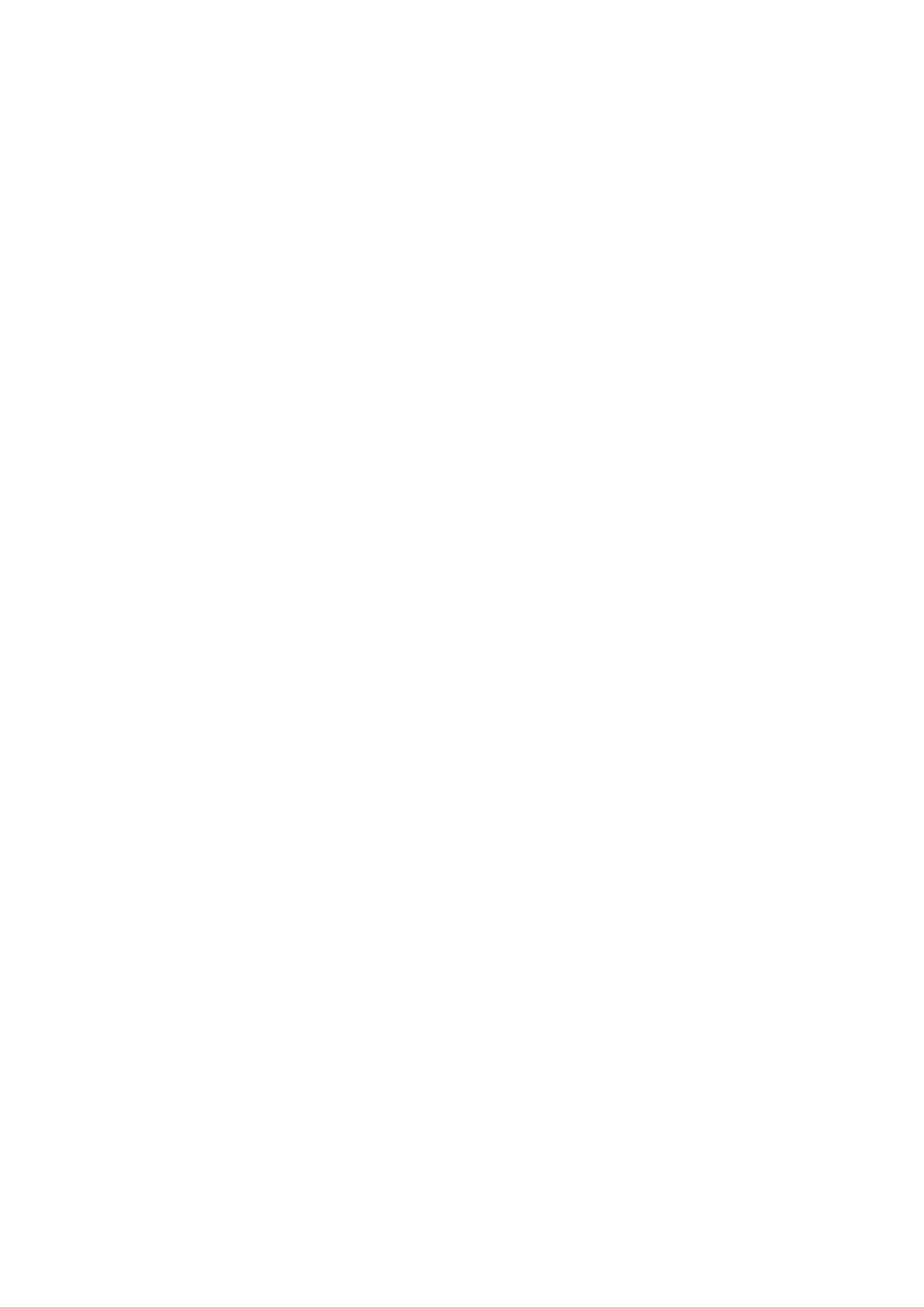### ©1992-2021 Sartorius Stedim Data Analytics AB, all rights reserved

Information in this document is subject to change without notice and does not represent a commitment on part of Sartorius Stedim Data Analytics AB. The software, which includes information contained in any databases, described in this document is furnished under license agreement or nondisclosure agreement and may be used or copied only in accordance with the terms of the agreement. It is against the law to copy the software except as specifically allowed in the license or nondisclosure agreement. No part of this user guide may be reproduced or transmitted in any form or by any means, electronic or mechanical, including photocopying and recording, for any purpose, without the express written permission of Sartorius Stedim Data Analytics AB.

#### Sartorius Stedim Data Analytics AB, patents and trademarks

US-7151976, US-7523384, US-7622308, US-7809450, US-8086327, US-8244498, US-8271103, US-8412356, US-8494798, US-8577480, US-8725469, US-9069345, US-9429939, US-9541471, US-9746850.

| <b>Trademark</b>        | Descriptor                              |
|-------------------------|-----------------------------------------|
| <b>Umetrics®</b>        | Suite of Data Analytics Solutions       |
| <b>MODDE®</b>           | Design of Experiments Solution          |
| <b>SIMCA®</b>           | Multivariate Data Analysis Solution     |
| <b>OPLS®</b>            | Method for improved regression analysis |
| O2PLS®                  | Method for data integration             |
| OPLS-DA®                | Method for group separation             |
| PLS-TREE®               | Top down clustering                     |
| S-PLOT®                 | Highlighting discriminatory variables   |
| EZinfo <sup>®</sup>     | <b>Embedded Waters solution</b>         |
| <b>VALUE FROM DATA®</b> | We are value providers                  |

Guide edition date: February 9, 2021

## **SARTORIUS**

Sartorius Stedim Data Analytics AB Östra Strandgatan 24 SE-903 33 Umeå Sweden Phone: +46 (0)90 18 48 00 Email: umetrics@sartorius.com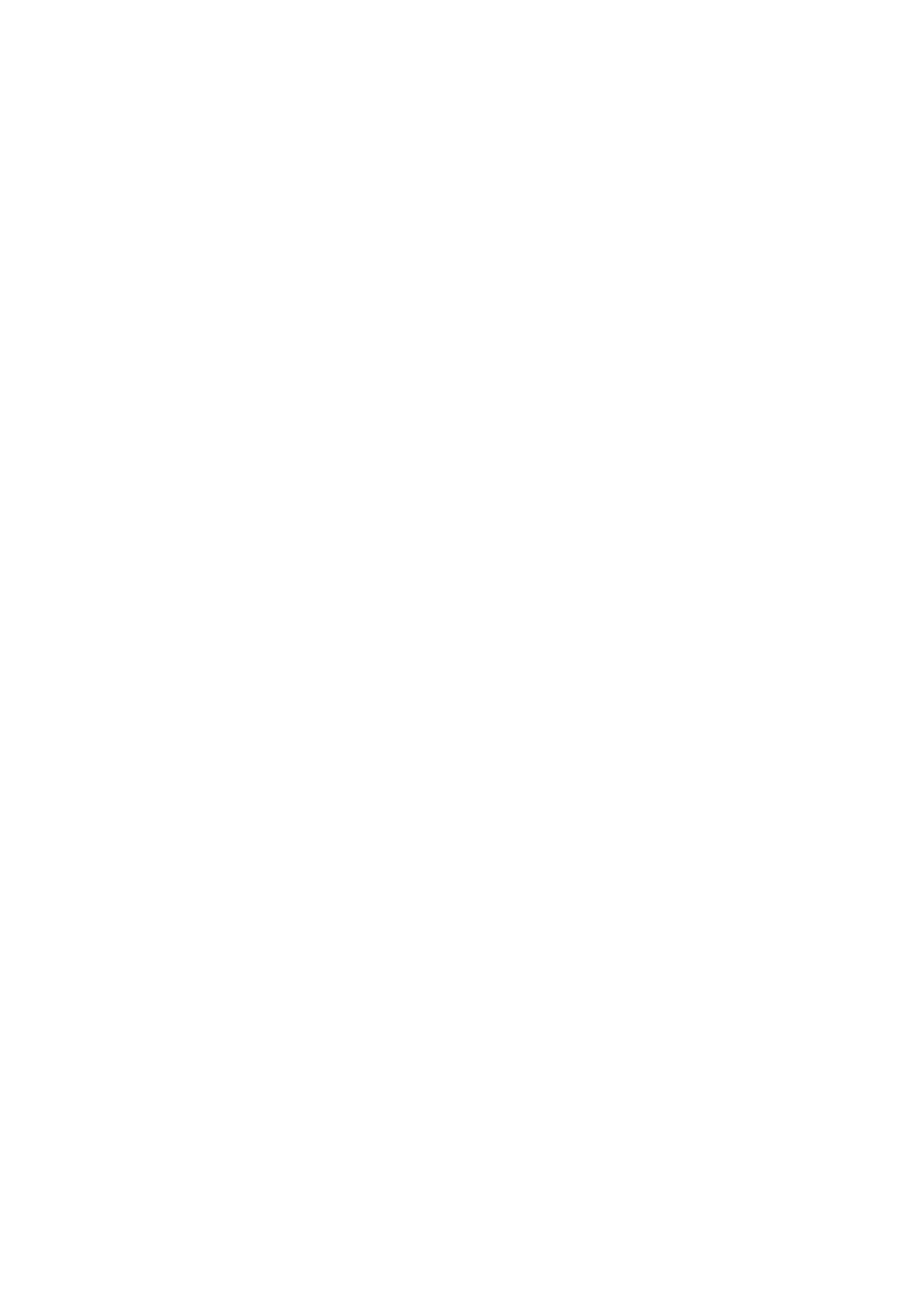## Contents

| 1               |                |   |
|-----------------|----------------|---|
| 2               |                |   |
| 3               |                |   |
| 4               |                |   |
| 5               |                |   |
| 6               |                |   |
| 7               |                |   |
| 8               |                |   |
| 9               |                |   |
|                 |                |   |
| 11              |                |   |
| 12 <sup>2</sup> |                |   |
| 13              |                |   |
|                 |                |   |
|                 | 14.1           |   |
|                 | 14.2           |   |
|                 | 14.3           |   |
|                 | 14.4           |   |
|                 | 14.5           |   |
|                 |                |   |
|                 |                |   |
|                 |                | 5 |
|                 | 15.1           |   |
|                 | 15.2           |   |
|                 | 15.3           |   |
|                 | 15.4           |   |
|                 | 15.4.1         |   |
|                 | 15.5<br>15.6   |   |
|                 |                |   |
|                 |                |   |
|                 | 16.1           |   |
|                 | 16.2           |   |
|                 | 16.3           |   |
|                 | 16.4<br>16.4.1 |   |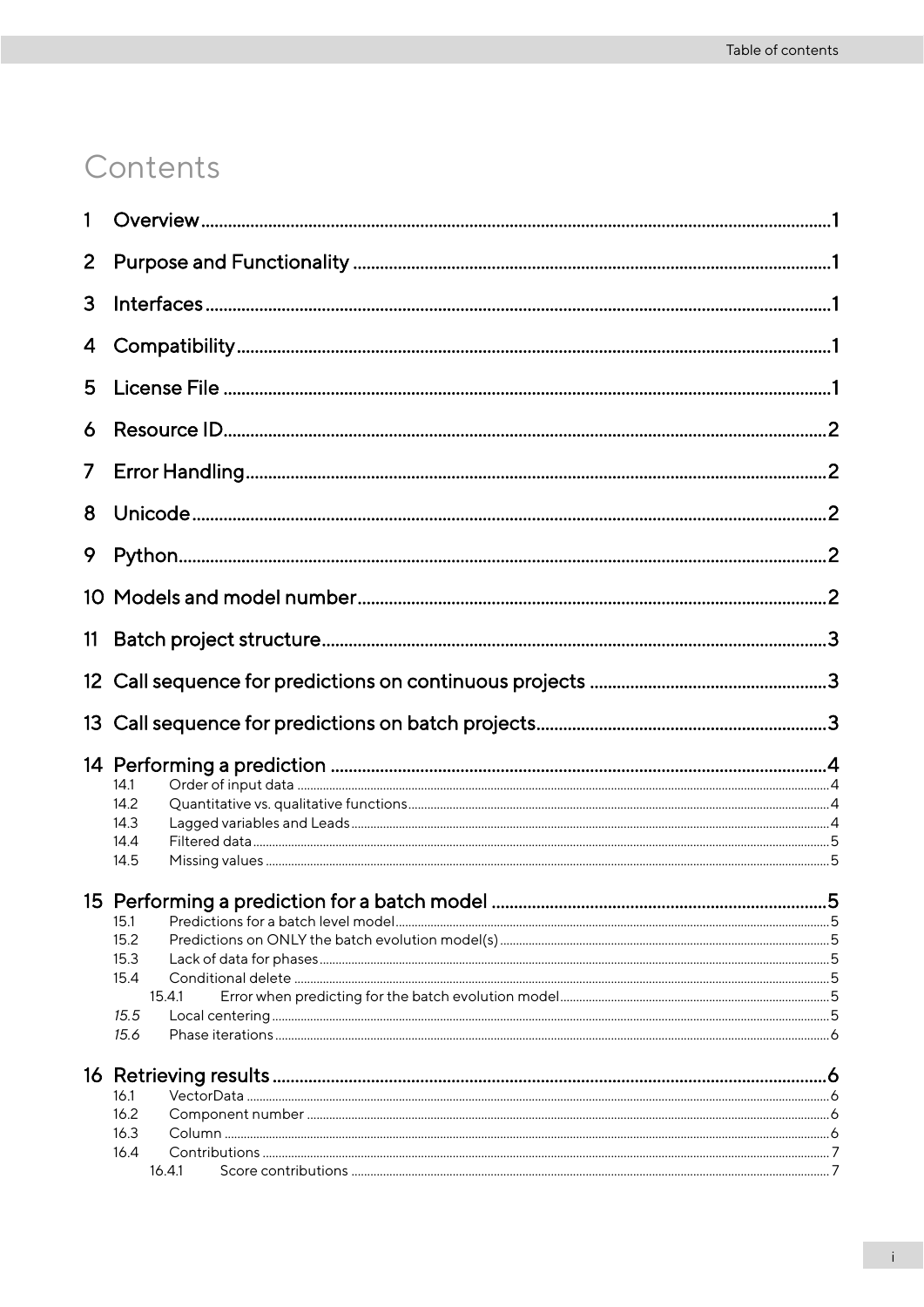| 16.4.2           |  |
|------------------|--|
| 16.4.3           |  |
| 16.4.4           |  |
| 16.4.5           |  |
| 16.5             |  |
| 16.5.1<br>16.5.2 |  |
|                  |  |
| 16.5.3           |  |
|                  |  |
|                  |  |
| 18.1             |  |
| 18.2             |  |
|                  |  |
|                  |  |
| 20.1             |  |
|                  |  |
| 21.1             |  |
|                  |  |
|                  |  |
|                  |  |
|                  |  |
|                  |  |
|                  |  |
|                  |  |
|                  |  |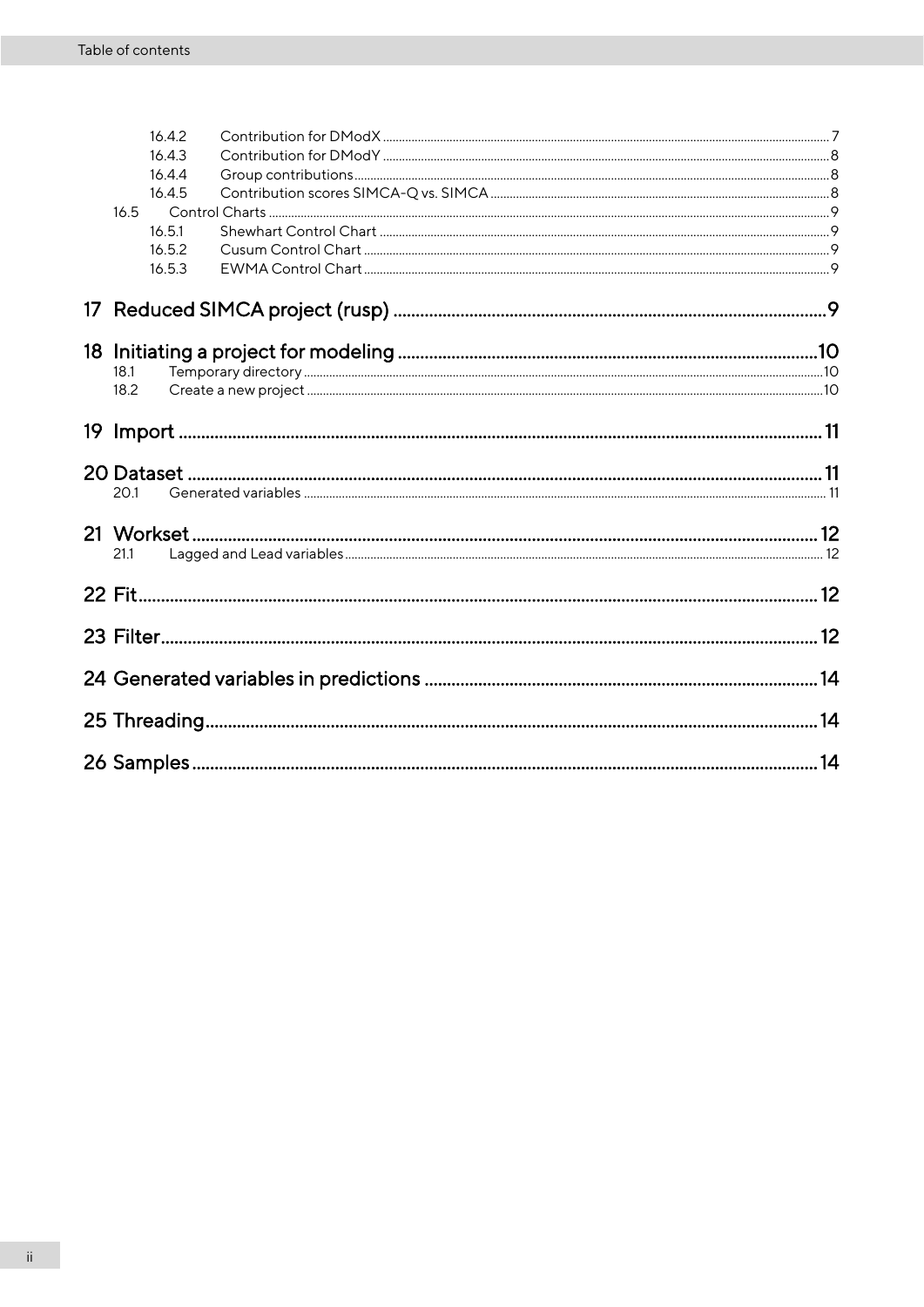## <span id="page-6-0"></span>**Overview**

The main purpose of this document is to describe the functionality and interfaces of SIMCA®-Q embedded solution.

SIMCA-Q is not a "turn-key" solution. Instead, it is meant to be encapsulated within another product. The SIMCA-Q component is a DLL file with a C interface and a COM interface.

Basic knowledge of MVA is necessary in order to understand the terminology used in SIMCA-Q. We therefore recommend attending a course in MVA before starting the development.



## <span id="page-6-1"></span>2 Purpose and Functionality

SIMCA-Q is intended to serve as a calculation engine for data and to produce MVA predictions on request. It is event-driven, i.e. it only makes predictions upon request, and is otherwise idle. Predictions can be requested for a project usp file created with SIMCA or other products from the Umetrics® Suite of Data Analytics Solutions. All communication with SIMCA-Q is handled through a given interface.

SIMCA-Q can perform predictions on continuous projects and, depending on licensing, perform predictions on batch projects and create continuous models.

# <span id="page-6-2"></span>3 Interfaces

SIMCA-Q has two main interfaces: a C interface and a COM interface.

The interface for SIMCA-Q consists of several functions. An overview of the functions can be found in 'SIMCA-Q Interface Description.pdf'. Detailed descriptions are found in the generated help from the header files.

Note: Necessary header files and import libraries are delivered with the SIMCA-Q DLL.

## <span id="page-6-3"></span>4 Compatibility

SIMCA-Q 15 is compatible with projects created by SIMCA 13 - 15 or other products from the Umetrics Suite of Data Analytics Solutions of version 13 to 15. Projects created with earlier versions must first be converted to a compatible version through SIMCA.

# <span id="page-6-4"></span>5 License File

SIMCA-Q cannot be used unless accompanied by a license file. The license file controls how SIMCA-Q may be used, e.g. the number of projects that can be loaded, etc.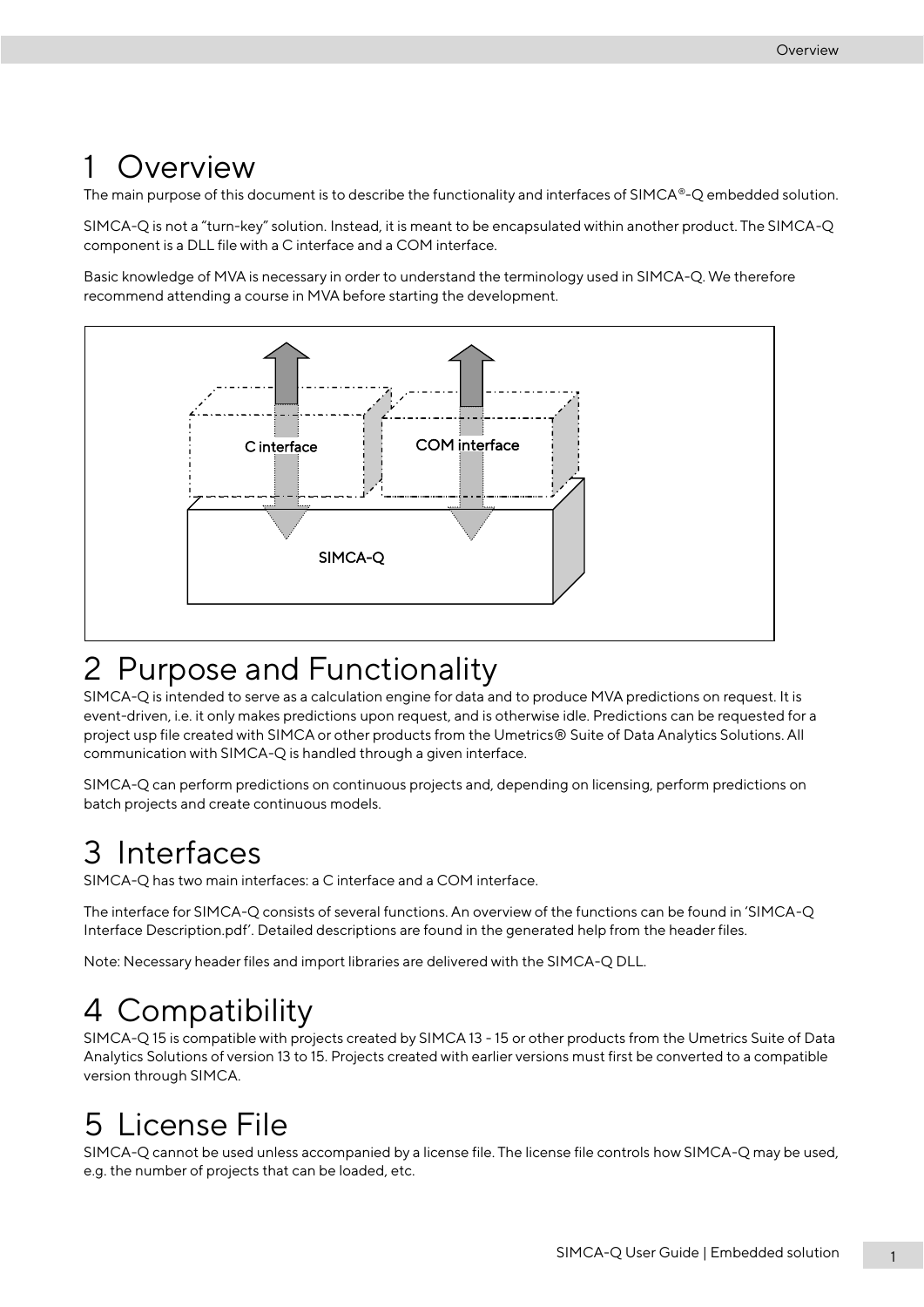The license file will default be installed in the ProgramData directory (typical path: C:\ProgramData\Umetrics\SIMCA-Q), but the file can be moved and the path can be overridden by a function call to SIMCA-Q.

## <span id="page-7-0"></span>6 Resource ID

Resource IDs larger than 9999 are reserved by SIMCA-Q.

## <span id="page-7-1"></span>7 Error Handling

All functions return an error code upon failure. An error message can be retrieved from the error code and all errors are logged in the SIMCA-Q internal log file. The log will contain information regarding where and why the error occurred.

By default, the log file is named SIMCA-Q.log and will be located in the Application Data directory. A typical path is C:\Documents and Settings\UserName\Application Data\Roaming\Umetrics\SIMCA-Q\17.0. Both the name and location of the log file can be changed through a function call.

There is also a function available to disable the creation of the log file, as well as a function to supply SIMCA-Q with a function pointer (a callback method) to which the log information will be sent. The latter function is only available in the C interface.

## <span id="page-7-2"></span>8 Unicode

SIMCA-Q supports Unicode characters. UTF-8 is used as character encoding which means that all strings that are sent to SIMCA-Q have to be in UTF-8 encoding. If only the standard English alphabet characters are used the encoding is not relevant.

# <span id="page-7-3"></span>9 Python

When using a project containing Python scripts in SIMCA-Q, Python support must be selected during the installation. When later running SIMCA-Q, the UmPy folder located in the lib folder, needs to be present in the same folder as the SIMCA-Q.dll, so if the dll is copied to another location, the UmPy folder must also be copied to the same location.

The Python version that is installed is 3.7.9. Pandas, scipy and numpy is also installed in the default venv.

## <span id="page-7-4"></span>10 Models and Model Number

A project can contain one or several models of the types PCA, PLS, OPLS and O2PLS including descriptive analysis and class/phase models. In this document O2PLS is included when referring to OPLS.

The model number is required as input for some of the functions found in the interface. Note that the model number is not identical to the model index. For example, if one or more models have been deleted from the project, the model index and the model number will differ. The model number is the number of the model in SIMCA, displayed in the "No." column of the project window.

| 4<br>Project Window - Active model: M6 (PCA-X) |                                                                                                                             |             |    |       |                  |                |            |         |                                                      |  |                                                                                                                                                              |
|------------------------------------------------|-----------------------------------------------------------------------------------------------------------------------------|-------------|----|-------|------------------|----------------|------------|---------|------------------------------------------------------|--|--------------------------------------------------------------------------------------------------------------------------------------------------------------|
| Model                                          | Type                                                                                                                        | A           |    |       |                  | $Q2$ [cum] $ $ | SDIY       |         | Date                                                 |  | H                                                                                                                                                            |
| M1                                             | <b>PLS</b>                                                                                                                  |             | 15 | 0.379 | 0.764            | 0.0785         |            |         |                                                      |  |                                                                                                                                                              |
| M <sub>3</sub>                                 | <b>OPLS</b>                                                                                                                 | $1 + 0 + 0$ | 16 | 0.217 | 0.424            | 0.19           |            |         |                                                      |  |                                                                                                                                                              |
| M <sub>5</sub>                                 | O <sub>2</sub> PLS                                                                                                          | $3 + 1 + 2$ | 16 | 0.768 | 0.466            |                |            |         |                                                      |  |                                                                                                                                                              |
| M <sub>6</sub>                                 | PCA-X <unfitt< td=""><td></td><td>16</td><td></td><td></td><td></td><td></td><td></td><td></td><td></td><td></td></unfitt<> |             | 16 |       |                  |                |            |         |                                                      |  |                                                                                                                                                              |
|                                                |                                                                                                                             |             |    |       |                  |                |            |         |                                                      |  |                                                                                                                                                              |
|                                                |                                                                                                                             |             |    |       | $N$   R2 $X$ fcu | R2Y[cu         | $-0.00392$ | 16,8485 | YAva I<br>10.1963 -0.066<br>0.5625<br>11,3801 0,0316 |  | Time   Title<br>2011-10-05 12:24:06 (UT Untitled<br>2011-10-31 13:49:58 (UT Untitled<br>2011-11-07 11:27:18 (UT Untitled<br>2012-10-17 15:21:16 (UT Untitled |

Figure 1: In the image above, we have four models with the model numbers 1, 3, 5 and 6 since model numbers 2 and 4 have been deleted. Model number 6 has not yet been fitted.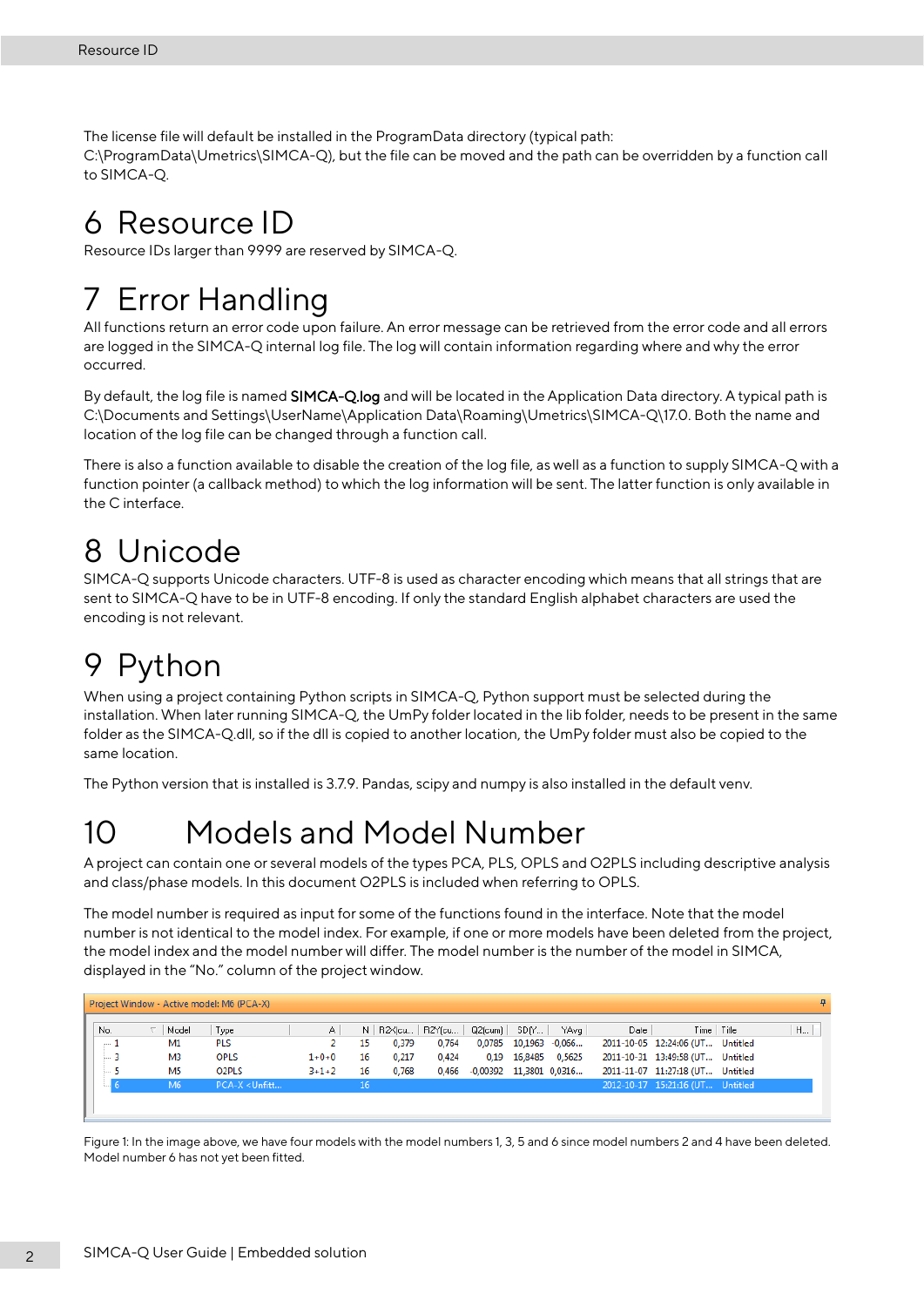## <span id="page-8-0"></span>11 Batch Project Structure

A batch project consists of one or several Batch Models (BM). Each BM has one or several Batch Evolution Models (BEM), one for each modeled phase, and may also contain one or several Batch Level Models (BLM). This is illustrated as follows in SIMCA.

|                  |                  | Project Window - Active model: M1:chip (PLS-Class) |                |      |          |                              |                            |          |             |                                      |              | 4  |
|------------------|------------------|----------------------------------------------------|----------------|------|----------|------------------------------|----------------------------|----------|-------------|--------------------------------------|--------------|----|
| No.              | $\nabla$   Model | Type                                               | A              | N.   | R2X[cum] | $\mathsf{R2Y}[\mathsf{cum}]$ | Q2(cum)   SDfYR            | YAvg     | <b>Date</b> |                                      | Time   Title | Hi |
| $\boxdot$ BM1    |                  |                                                    |                |      |          |                              |                            |          |             | 2012-05-16 11:13:08 (UTC+1) Untitled |              |    |
| ė.<br>BEM        |                  |                                                    |                |      |          |                              |                            |          |             |                                      |              |    |
| $-1$             | M1:chip          | PLS-Class(chip)                                    | 8              | 354  | 0,832    | 0,863                        | 0,849 0,142896 0,602166    |          |             | 2012-05-16 11:13:03 (UTC+1) Untitled |              |    |
| $= 2$            | M2:acid          | PLS-Class(acid)                                    | 8              | 345  | 0.749    | 0,533                        | 0.310752 0.653526<br>0.387 |          |             | 2012-05-16 11:13:05 (UTC+1) Untitled |              |    |
| I — З            | M3:cook          | PLS-Class(cook)                                    | 7              | 1657 | 0,799    | 0,943                        | 0,927<br>0,38364           | 2,75045  |             | 2012-05-16 11:13:06 (UTC+1) Untitled |              |    |
| $\mathbf{1}$ 4   | M4:blbk          | PLS-Class(blbk)                                    | 7              | 269  | 0,726    | 0,883                        | 0.844 0.0960068            | 0,443989 |             | 2012-05-16 11:13:07 (UTC+1) Untitled |              |    |
| L. 5             | M5:blow          | PLS-Class(blow)                                    | 8              | 106  | 0,877    | 0,954                        | 0,846 0,0220466            | 0,16069  |             | 2012-05-16 11:13:08 (UTC+1) Untitled |              |    |
| <b>BLM</b><br>Ėŀ |                  |                                                    |                |      |          |                              |                            |          |             |                                      |              |    |
| I 6              | M6               | PCA-X                                              | $\overline{2}$ | 10   | 0,382    |                              | $-0,186$                   |          |             | 2012-05-16 11:13:37 (UTC+1) Untitled |              |    |
| i 14             | M14              | <b>PLS</b>                                         | 6              | 10   | 0,768    | 0,987                        | 0,623<br>0,774301          | 30,215   |             | 2012-12-06 09:07:45 (UTC+1) Untitled |              |    |
| BM2<br>ė-        |                  |                                                    |                |      |          |                              |                            |          |             | 2012-05-16 11:15:43 (UTC+1) Untitled |              |    |
| ė.<br><b>BEM</b> |                  |                                                    |                |      |          |                              |                            |          |             |                                      |              |    |
| ∣… 9             | M9:chip          | PLS-Class(chip)                                    | 8              | 354  | 0.832    | 0,863                        | 0,849 0,142896             | 0.602166 |             | 2012-05-16 11:15:43 (UTC+1) Untitled |              |    |
| $-10$            | M10:acid         | PLS-Class(acid)                                    | 8              | 345  | 0,749    | 0,533                        | 0,310752 0,653526<br>0,387 |          |             | 2012-05-16 11:15:43 (UTC+1) Untitled |              |    |
| $-11$            | M11:blbk         | PLS-Class(blbk)                                    | 7              | 269  | 0,726    | 0,883                        | 0.844 0.0960068 0.443989   |          |             | 2012-05-16 11:15:43 (UTC+1) Untitled |              |    |
| $-12$            | M12:blow         | PLS-Class(blow)                                    | 8              | 106  | 0,877    | 0,954                        | 0,846 0,0220466            | 0,16069  |             | 2012-05-16 11:15:43 (UTC+1) Untitled |              |    |
| <b>BLM</b><br>Ėŀ |                  |                                                    |                |      |          |                              |                            |          |             |                                      |              |    |
| $-13$            | M13              | PCA-X                                              | 2              | 10   | 0,378    |                              | $-0,118$                   |          |             | 2012-05-16 11:17:15 (UTC+1) Untitled |              |    |
|                  |                  |                                                    |                |      |          |                              |                            |          |             |                                      |              |    |

SIMCA-Q uses the same structure as SIMCA. From the project object, the BatchModel object is retrieved, from the BatchModel object, both the BEM objects and the BLM objects can be retrieved.

## <span id="page-8-1"></span>12 Call Sequence for Predictions on Continuous Projects

The call sequence for SIMCA-Q is as follows:

- 1. Open a project, with the full path to the usp file as input
- 2. Load a model, with the model number as input
- 3. Get info from the model, e.g. T, DModX, etc.
- 4. Set data for prediction
- 5. Perform the prediction
- 6. Get results from prediction, e.g. TPS, DModXPS, etc.
- 7. Close the project

Steps 4-6, as well as steps 2-6, may be repeated as desired.

## <span id="page-8-2"></span>13 Call Sequence for Predictions on Batch Projects

The call sequence for a batch project with batch level models is as follows:

- 1. Open a project, with the full path to the usp file as input
- 2. Load a BatchModel
- 3. Load the batch level model to get predictions from
- 4. For each batch evolution model, set data for prediction
- 5. Set batch condition data for the batch level model.
- 6. Perform the prediction
- 7. Get results from prediction, e.g. TPS, DModXPS etc.
- 8. Close project

4-7 can be repeated as well as 2-7.

For batch projects without batch level model, the call sequence is the same as for continuous projects.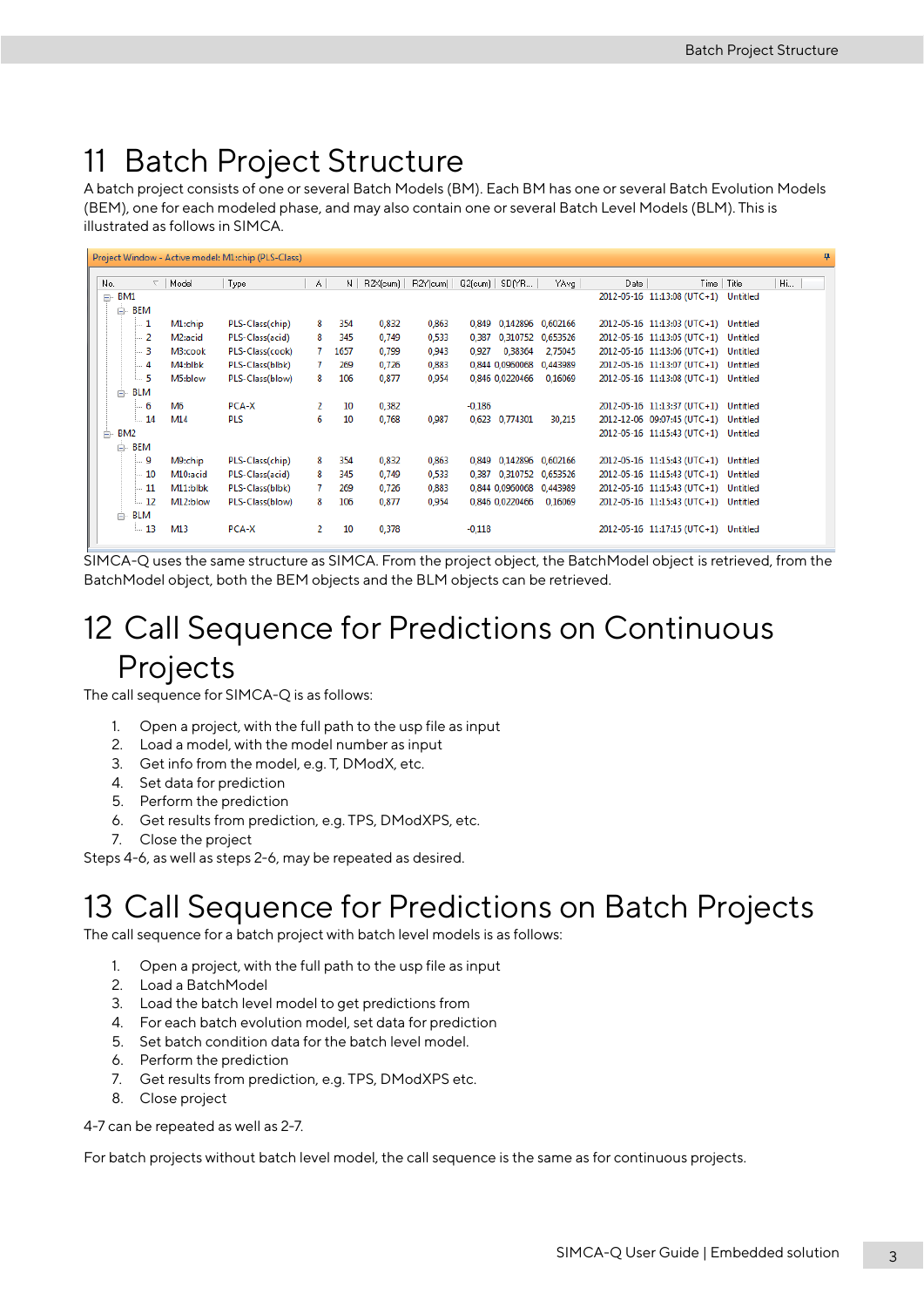## <span id="page-9-0"></span>14 Performing a Prediction

Predictions can be performed on one observation at a time, or on several observations at once. If performance is of importance, the prediction speed per observation will be much faster if several observations are bundled together.

### <span id="page-9-1"></span>14.1 Order of Input Data

The order of the data must be the same as that returned by the function GetVariablesForPrediction.

### <span id="page-9-2"></span>14.2 Quantitative vs. Qualitative Functions

There are two different functions to specify data with, one for quantitative data and one for qualitative data. Both functions can be used for both kinds of data, as illustrated in the following example.

Model M1 contains the following variables: Var1, Var2, Var3 (a Qualitative variable with settings A1, B2, and C3) and Var4.

|        | Primar <sup>V</sup> |      |      | $\blacktriangleright$ Qualita $\blacktriangleright$ |      |
|--------|---------------------|------|------|-----------------------------------------------------|------|
| Primar |                     | Var1 | Var2 | Var3                                                | Var4 |
|        |                     | 1,1  | 8,8  | B <sub>2</sub>                                      | 5,3  |
|        |                     | 1,4  | 9,5  | A1                                                  | 5,5  |
|        |                     | 1,2  | 9,3  | CЗ                                                  | 5,7  |

Figure 2: This is the data to use as predictionset

GetVariablesForPrediction will return Var1, Var2, Var3, and Var4.

There are three different ways to specify the data:

- 1. Set quantitative data as quantitative data and qualitative as qualitative. This is the most straightforward approach. Note that when setting data, the index of the variable should always be the index returned by GetVariablesForPrediction. Quantitative data will be set for variable index 1, 2 and 4 and qualitative data for variable index 3.
- 2. Set all as quantitative data.

Even if there are qualitative data, one can specify this as quantitative. For the first observation, we have the setting B2 for the qualitative variable. B2 has the index 2 among the qualitative settings for Var3 (all settings in order can be retrieved via the function GetQualitativeSettings for the Var3 variable). To set B2 as a quantitative value, use the index, in this case 2.

3. Set all as qualitative. The quantitative data can be set as qualitative simply by making it into a string, e.g. the value 1.1 is represented by the string "1.1". Note that this approach will significantly slow down performance.

### <span id="page-9-3"></span>14.3 Lagged Variables and Leads

If the model contains lagged or lead (negative lag) variables, you have the option to set data for these. If only one or a few observations are to be predicted at a time, it may be necessary to send data for the lagged variables. However, if many observations are to be predicted at once, leaving the lags as missing is not a problem. When lags are not supplied, they will be set as missing for the first time points.

If the data are to be specified, this is done with the functions SetQuantitativeLagData and SetQualitativeLagData. Specify data for each variable up to the largest lag step.

| Primar <sup>-</sup>      |     |      |
|--------------------------|-----|------|
| Primar - Primary ID Var1 |     | Var2 |
|                          |     |      |
|                          | 13  | 9.2  |
|                          | 0.9 |      |

Figure 3: Assume that the model from Figure 2 above contains three variables that have been lagged: Var1.L1, Var1.L3 and Var2.L2. In order to set data for these variables there must exist three historical values for Var1 and two historical values for Var2, as illustrated in this table.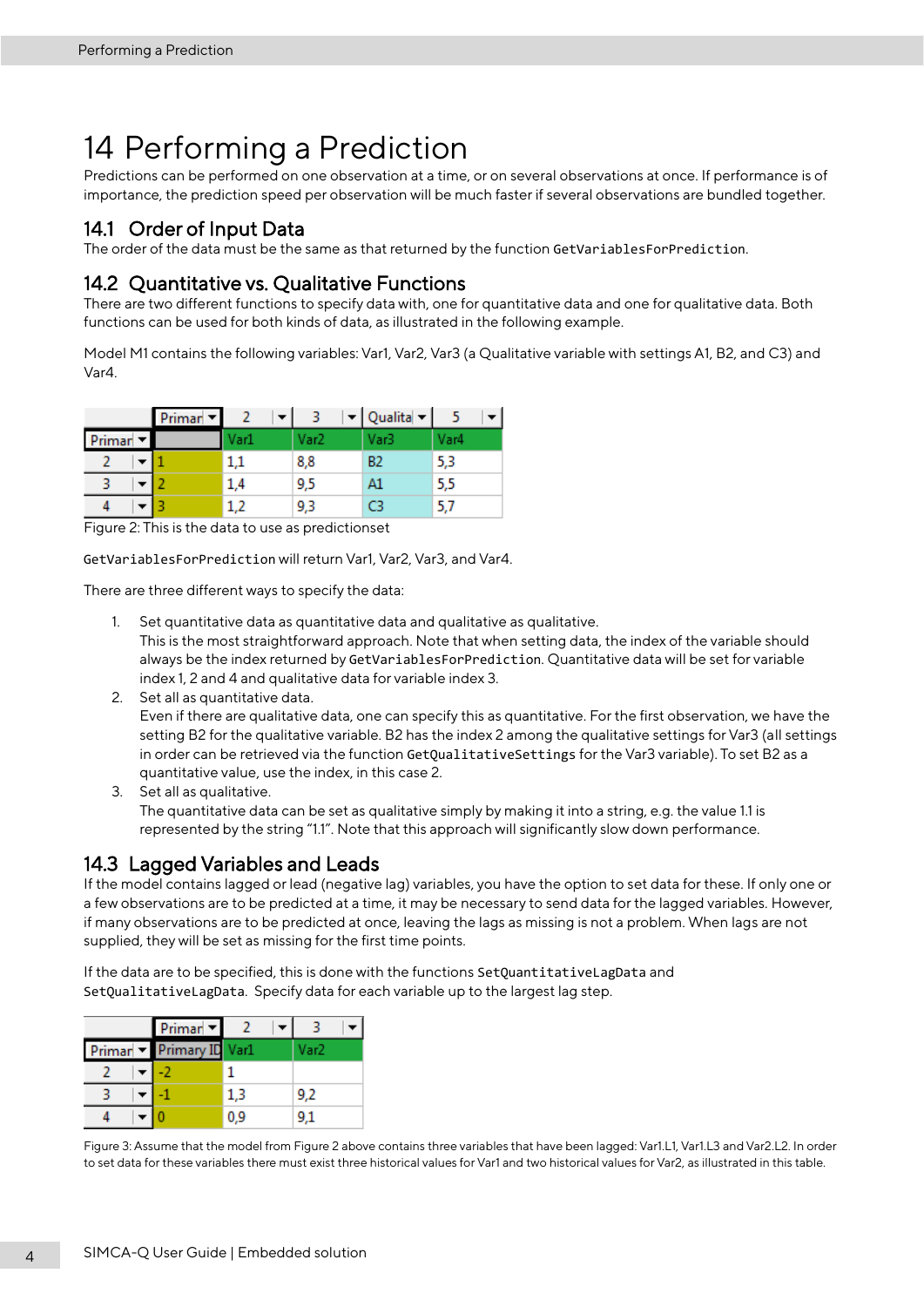### <span id="page-10-0"></span>14.4 Filtered Data

If the model contains filtered data, SIMCA-Q will automatically apply the same filter to the predictions. GetVariablesForPrediction will return the original variables that the filter was created from. The user should treat these projects like any other regular project.

### <span id="page-10-1"></span>14.5 Missing Values

If a variable lacks data, or has invalid data, it should be given the value that represents a missing value. This must be done for each observation that partially lacks data. However, an observation that lacks data entirely should not be set at all.

The value representing a missing value in SIMCA-Q is accessible through the function GetMissingValue.

Note that if the data to be predicted is dominated by missing values, the prediction will be very time consuming.

## <span id="page-10-2"></span>15 Performing a Prediction for a Batch Model

Predictions will be performed on one batch at a time.

### <span id="page-10-3"></span>15.1 Predictions for a Batch Level Model

To perform a prediction for a batch level model the batch level model is used to get a PrepareBatchPrediction object. The PrepareBatchPrediction object is then used to set data for all batch evolution models, one at a time. If batch conditions are included in the batch level model they will also be set in the PrepareBatchPrediction object, one value for each batch condition variable. When all data is set, GetBatchPrediction is called and a BatchPrediction object is returned. From that the predictions from the batch evolution models and the batch level models can be retrieved.

### <span id="page-10-4"></span>15.2 Predictions on ONLY the Batch Evolution Model(s)

To perform predictions on only the batch evolution model, the same approach as continuous projects should be used, i.e. open the model and get the PreparePrediction object from that model.

### <span id="page-10-5"></span>15.3 Lack of Data for Phases

Data might not have been set for all phases before the call to GetBatchPredictions. If one of the phases that lack data is part of the batch level model, SIMCA-Q will use the "average phase" values for the batch level predictions. In that way predictions from the batch level can be requested from SIMCA-Q. However, predictions for the batch evolution model can only be requested for the phases that were provided to PrepareBatchPrediction.

### <span id="page-10-6"></span>15.4 Conditional Delete

When a project is created in SIMCA it can contain conditional delete statements. Due to these the effect could be that an observation level model lacks data and is not predicted. In that case the batch level predictions will use the "average phase" values for the batch level predictions. No predictions for the batch evolution model can be requested for that model.

### <span id="page-10-7"></span>15.4.1 Error When Predicting for the Batch Evolution Model

If an error occurs when predicting a batch evolution model, e.g. erroneous input, the phase connected with the model will be treated as a phase that lacks data. The reason for using average batch will be found in the log file.

### <span id="page-10-8"></span>*15.5* Local Centering

For a project, variables might have been centered by importing a local centering file when creating the project in SIMCA. SIMCA-Q will perform this centering automatically. The function GetLocalCenteringInfo will return the variables that are centered and their default values for a given model that is connected with a phase. If other values should be used use the function SpecifyLocalCentering to set those values. Only variables that are UVN scaled will be centered.

If a variable in a batch project was centered while creating the project in SIMCA and excluded in the batch evolution models of the project but part of the batch level, that variable will not be reported by SIMCA-Q since it is limited to only report the centering values connected with the batch evolution models.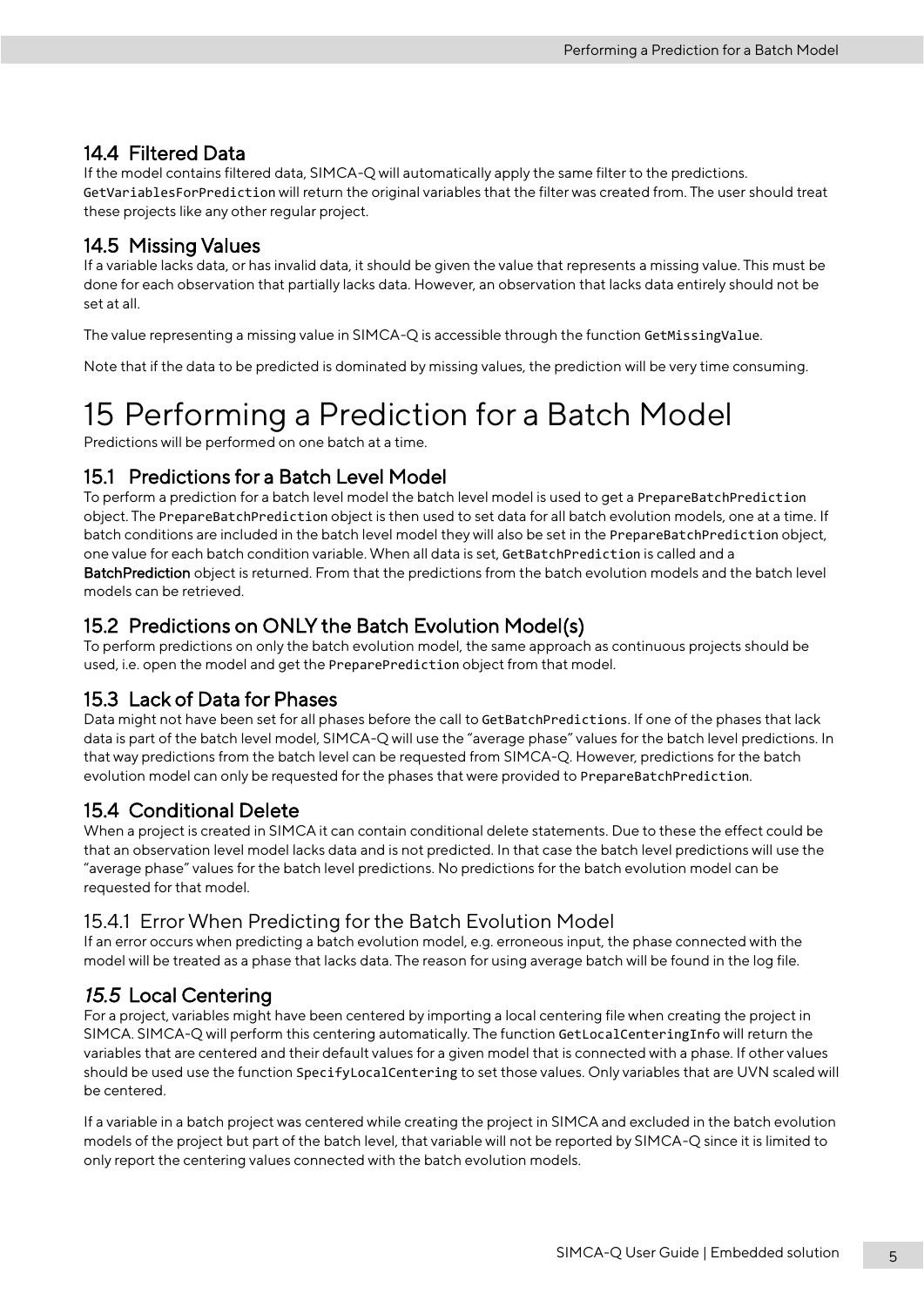### <span id="page-11-0"></span>*15.6* Phase Iterations

If the model was created with multiple phase iterations, set phase iteration and phase iteration conditions to the predictions. See the functions SetPhaseIterations, SetQuantitativePhaseIterationConditionData and SetQualitativePhaseIterationConditionData.

## <span id="page-11-1"></span>16 Retrieving Results

Most results can be requested both from the model and from the prediction. For example, to retrieve scores from the model, use the GetT function from the Model object. To get scores from the prediction, use the GetTPS function from the Prediction object. All vectors from the prediction are identified by a 'PS' in the name.

The results are retrieved in the same way as for a continuous project, but for the batch evolution models the aligned results can also be retrieved. The same goes for the prediction, the aligned PS results are retrieved from the batch evolution prediction object.

### <span id="page-11-2"></span>16.1 VectorData

All vectors returned from SIMCA-Q will be in the form of a VectorData object. The VectorData object consists of the data matrix plus the column and row names. For example, the following score vector will have a vector data object that contains a matrix (2 columns, 5 rows), column names (M4.t[1], M4.t[2]) and row names (1, 2, 3, 4, and 5).

| General List [M4]<br>一 回 窓<br>靇 |  |                         |             |             |  |  |  |  |  |
|---------------------------------|--|-------------------------|-------------|-------------|--|--|--|--|--|
|                                 |  |                         | 2           |             |  |  |  |  |  |
|                                 |  | <b>Obs ID (Primary)</b> | M4.t[1]     | M4.t[2]     |  |  |  |  |  |
| 2                               |  |                         | $-1,31914$  | 0,0857188   |  |  |  |  |  |
| 3                               |  | 2                       | 2,38607     | $-1,62632$  |  |  |  |  |  |
|                                 |  | З                       | $-0,462383$ | $-2,88174$  |  |  |  |  |  |
| 5.                              |  | Δ                       | $-2,90623$  | $-0,501176$ |  |  |  |  |  |
| 6                               |  | 5                       | 0,508198    | $-1,29503$  |  |  |  |  |  |
|                                 |  |                         |             |             |  |  |  |  |  |

If the data comes from a prediction, e.g. TPS, the observations will be named in the following pattern: From Q 1 Obs1, From Q 2 Obs2, and so on.

### <span id="page-11-3"></span>16.2 Component Number

When requesting data for a vector, you may sometimes need to send the component number as input. Some functions are valid even if there are no components in the model, while other functions will fail for component number zero (0). For an OPLS model, some vectors are only valid for the last predictive component. Whether or not a function is valid for a zero component model is documented in the header files and in the detailed function documentation.

### <span id="page-11-4"></span>16.3 Column

Qualitative variables will be expanded in the VectorData matrix to comprise one column for each setting. For example, when requesting XVar from the model described in Figure 1 on page 5, the VectorData will appear as follows:

| General List [M1]<br>□ 回 窓 |     |     |              |                                                                                                    |              |               |  |  |  |  |
|----------------------------|-----|-----|--------------|----------------------------------------------------------------------------------------------------|--------------|---------------|--|--|--|--|
|                            |     |     |              |                                                                                                    |              |               |  |  |  |  |
|                            |     |     |              | Obs ID (Primary) M1.XVar(Var1) M1.XVar(Var2) M1.XVar(Var3(A1)) M1.XVar(Var3(B2)) M1.XVar(Var3(C3)) |              | M1.XVar(Var4) |  |  |  |  |
|                            |     | 8,8 | 9,93411e-009 |                                                                                                    | 9,93411e-009 | 5,3           |  |  |  |  |
|                            | 1,4 | 9,5 |              | 9,93411e-009                                                                                       | 9,93411e-009 | 5,5           |  |  |  |  |
|                            | 1,2 | 9,3 | 9,93411e-009 | 9,93411e-009                                                                                       |              | 5,7           |  |  |  |  |
|                            |     |     |              |                                                                                                    |              |               |  |  |  |  |

Look at columns 4, 5 and 6 above. Notice how the qualitative variable, Var3, has been expanded into three columns for A1, B2 and C3 respectively. These columns will contain a 0 for settings not set, and a 1 for the active setting. To get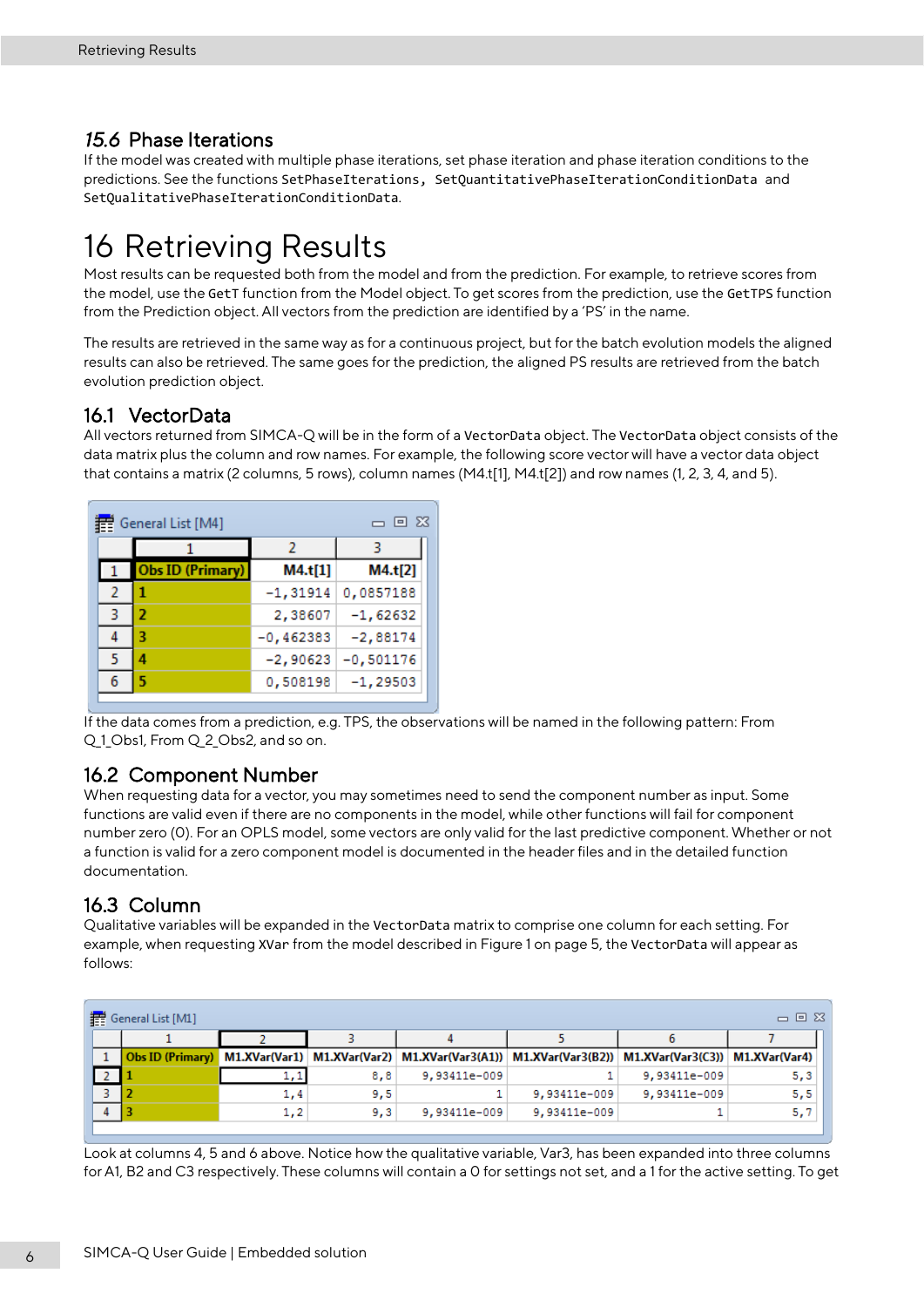the names, etc. of the expanded columns, use the functions beginning with GetColumn from the model: GetColumnXSize, GetColumnXNameByIndex, etc.

### <span id="page-12-0"></span>16.4 Contributions

Contributions can be requested from both the models and the predicted data.

When you request a contribution, SIMCA-Q requires the weights, component number and type of contribution (Score, DModX, and DModY) as input.

To be able to interpret the result returned from a request for contribution, e.g. to identify which variable each returned column is connected with, the column functions should be used.

#### <span id="page-12-1"></span>16.4.1 Score Contributions

There are two types of contributions that can be requested for scores: Scores Single Weight or Scores Multi Weight. For batch projects combined contributions can also be constructed.

#### 16.4.1.1 Scores Single Weight

This contribution cannot be requested for a zero component model.

- Weight: If the model is a PCA model the weight must be Normalized, Raw, RX or P. For a PLS model the weight must be NoWeight, RX, P, WStar, VIP, CoeffCS or CoeffCSRaw. OPLS model can have the same weights as PLS and additionally the weight Po. If the weight is either CoeffCS or CoeffCSRaw, the y-variable must be given as input.
- Component: This contribution can only be calculated for a single component.
- Observations: To obtain the contribution showing the difference between two observations, the index of the reference observation and the index of the second observation must be provided. The contribution relative to the average of the X variables as reference can be retrieved by setting the index of the reference observation to zero. If only one observation exists in the prediction, the index values will be ignored. In this case, the average of the X variables is used as reference.

#### 16.4.1.2 Scores Multi Weight

This contribution cannot be requested for a zero component model.

- Weight: If the model is a PCA model the weight must be P. For a PLS model the weight must be P or WStar. OPLS models have the same weight as PLS and additionally the weight Po. For OPLS models both weight P and Po can be used at the same time for different components.
- Component list: This contribution can be calculated for one or more components. A list containing the selected components is given as input.
- Observations: To obtain the contribution showing the difference between two observations, the index of the reference observation and the index of the second observation must be provided. The contribution relative to the average of the X variables as reference can be retrieved by setting the index of the reference observation to zero. If only one observation exists in the prediction, the index values will be ignored. In this case, the average of the X variables is used as reference.

#### <span id="page-12-2"></span>16.4.2 Contribution for DModX

This contribution can be requested for a zero component model.

- Weight: If the model is a PCA model the weight must be Normalized or RX. For a PLS/OPLS model the weight must be Normalized, RX, VIP or CoeffCS. If the weight is CoeffCS, the y-variable must be given as input. Note! For a zero component model the only valid weight is Normalized, regardless of model type.
- Component: This contribution is the observation residuals, multiplied by the selected weight, after the specified number of components.
- Observations: Specifies the indexes of the observations in the model or predictions.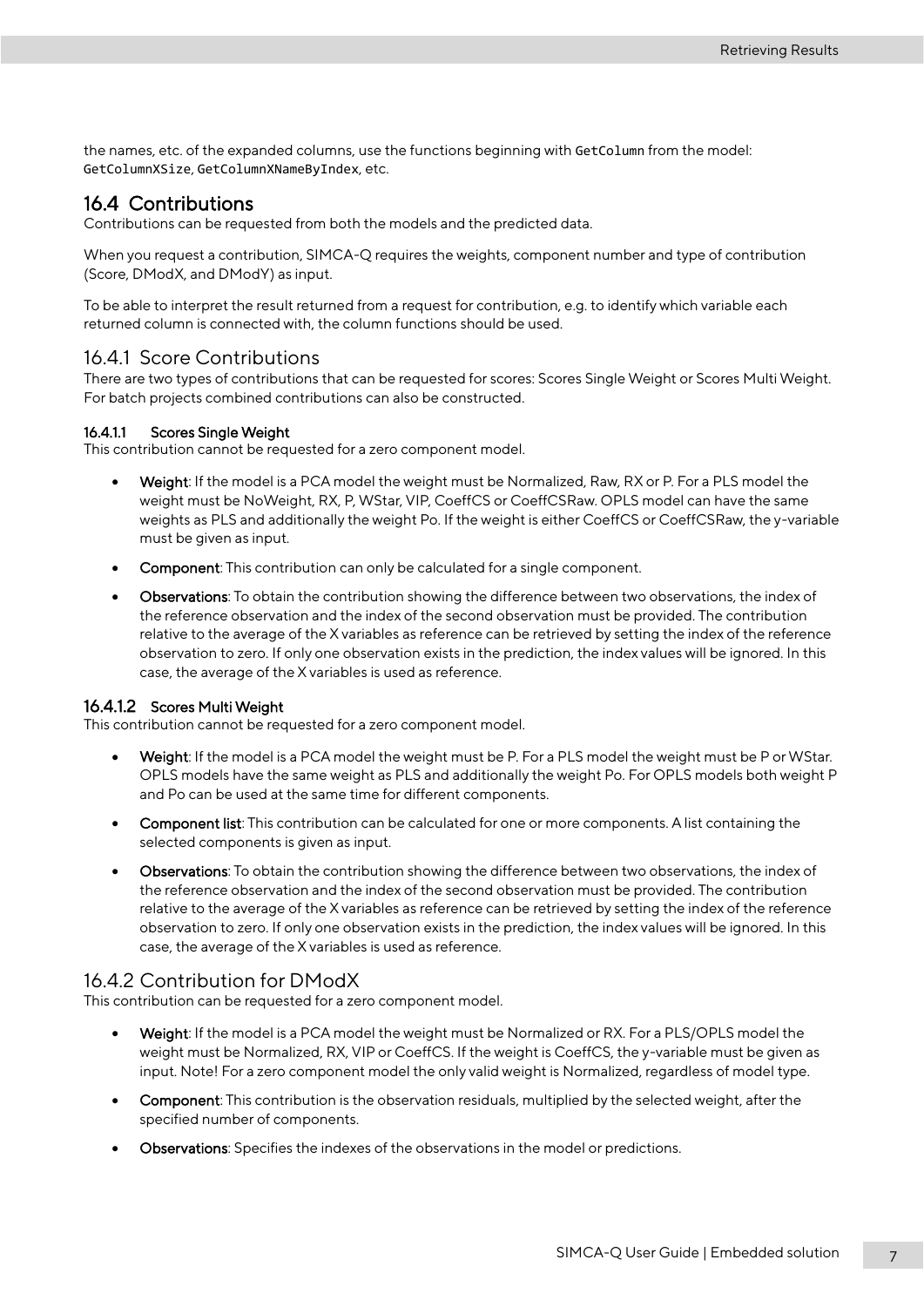#### <span id="page-13-0"></span>16.4.3 Contribution for DModY

This contribution can only be requested for a PLS or OPLS model with at least one component.

- Weight: The weight must be Normalized or RY.
- Component: This contribution is the observation residuals, multiplied by the selected weight, after the specified number of components.
- Observations: Specifies the indexes of the observations in the model or predictions.

#### <span id="page-13-1"></span>16.4.4 Group Contributions

Contributions can be requested for a group of observations. The only difference in the interface is that a list of observations is requested as input instead of a single observation.

#### <span id="page-13-2"></span>16.4.5 Contribution Scores SIMCA-Q vs. SIMCA

The following table describes the relationship between contributions in SIMCA-Q and SIMCA.

| Contribution type  | Weight                                                             | <b>Contribution in SIMCA</b>                   |
|--------------------|--------------------------------------------------------------------|------------------------------------------------|
| ScoresSingleWeight | Normalized                                                         | Contribution Scores with weight<br>Normalized. |
| ScoresSingleWeight | Raw                                                                | Contribution Scores with weight Raw.           |
| ScoresSingleWeight | $\mathsf{P}$                                                       | Contribution Scores with weight p              |
| ScoresSingleWeight | Po (OPLS only)                                                     | Contribution Scores with weight po             |
| ScoresSingleWeight | WStar (PLS and OPLS)                                               | Contribution Scores with weight w*             |
| ScoresSingleWeight | RX (PCA)                                                           | Contribution Scores with weight RX             |
| ScoresSingleWeight | RX (PLS and OPLS)                                                  | No equivalent in SIMCA but not illegal         |
| ScoresSingleWeight | CoeffCS (PLS and OPLS)                                             | Contribution Scores with weight CoeffCS        |
| ScoresSingleWeight | CoeffCSRaw (PLS and<br>OPLS)                                       | Contribution Y-predicted                       |
| ScoresSingleWeight | <b>VIP</b>                                                         | Contribution Scores with weight VIP            |
| ScoresMultiWeight  | P with 2 components                                                | Contribution Scores with Weight pp             |
| ScoresMultiWeight  | P, Po with 2 components<br>(OPLS only)                             | Contribution Scores with Weight ppo            |
| ScoresMultiWeight  | P with more than 2<br>consecutive components                       | Contribution Scores with weight PRange         |
| ScoresMultiWeight  | P with more than 2 non-<br>consecutive components                  | No equivalent in SIMCA but not illegal         |
| ScoresMultiWeight  | WStar with 2 components<br>(PLS and OPLS)                          | Contribution Scores with weight w*w*           |
| ScoresMultiWeight  | WStar with more than 2<br>consecutive components<br>(PLS and OPLS) | Contribution Scores with weight W*Range        |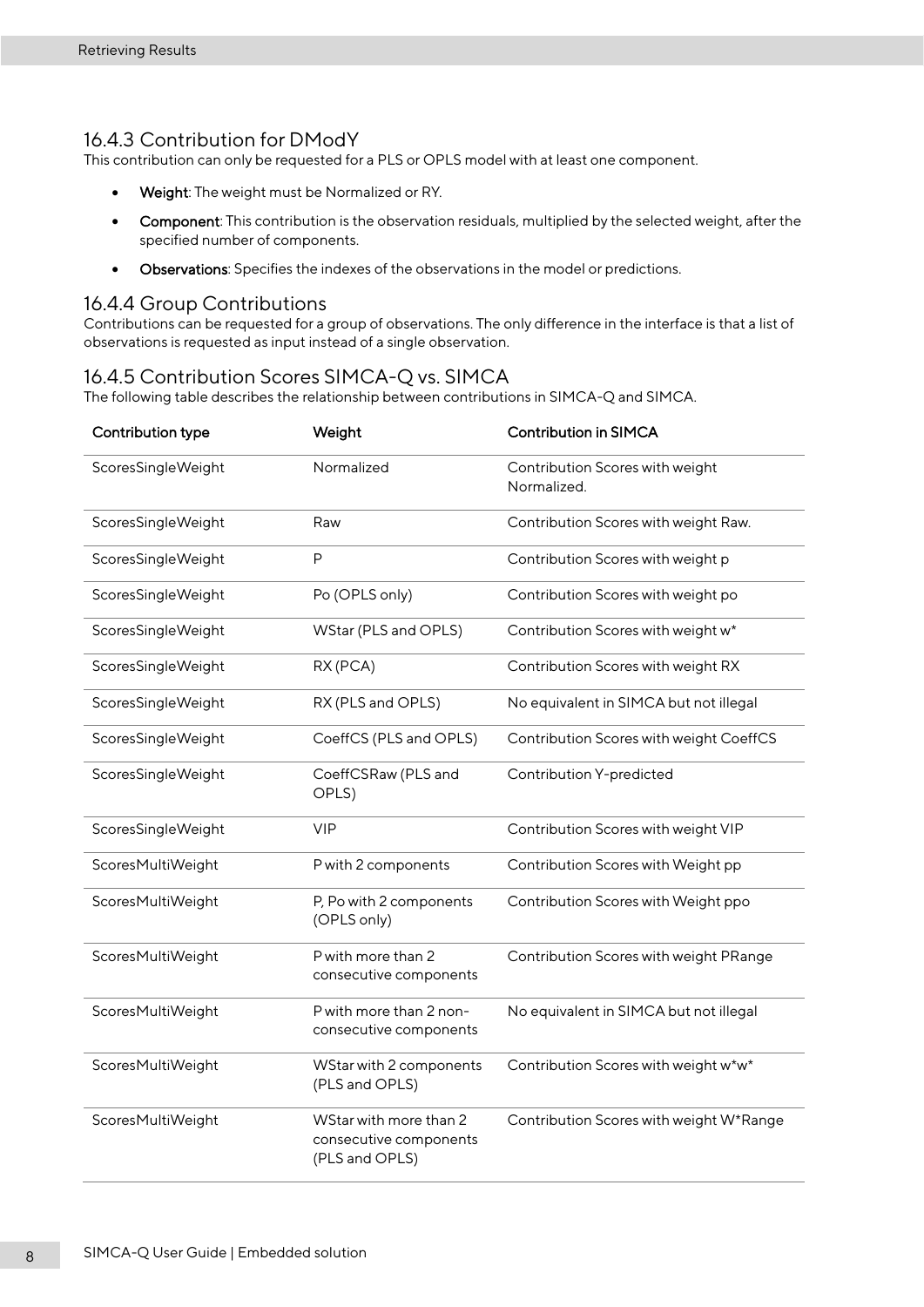ScoresMultiWeight WStar with more than 2 non-consecutive components (PLS and OPLS) No equivalent in SIMCA but not illegal

### <span id="page-14-0"></span>16.5 Control Charts

Control charts are used to observe the data measured on a process or product over time and thereby detect process upsets, shifts, trends, etc.

With all control charts, the target and standard deviation can either be estimated or entered by the user.

Unlike SIMCA, there is no need to select the data, item, number and component. The values to be used will be put into a vector.

#### <span id="page-14-1"></span>16.5.1 Shewhart Control Chart

Two types of Shewhart charts are available in SIMCA-Q: Mean/Range and Mean/StdDev.

The sample size must be smaller than the number of observations, and between 2 and 25.

#### <span id="page-14-2"></span>16.5.2 Cusum Control Chart

This chart is used to detect a deviation from the target. The sample size must be smaller than the number of observations, and between 2 and 25.

GetHighCuSum() Retrieves the cumulative sum on the high-side difference and is used to detect a deviation from the target on the high side.

GetLowCuSum() Retrieves the cumulative sum on the low-side difference and is used to detect a deviation from the target on the low side.

### <span id="page-14-3"></span>16.5.3 EWMA Control Chart

EWMA stands for Exponentially Weighted Moving Averages.

The sample size must be smaller than the number of observations, and between 2 and 25.

The lambda can either be estimated or entered by the user. When not entered by the user, it will be estimated to a value that will minimize the error sum of squares.

## <span id="page-14-4"></span>17 Reduced SIMCA Project (rusp)

A SIMCA project can be reduced in SIMCA. This function is used for reducing the size of the .usp. When the project is reduced one can choose what to remove from the project. The things that can be removed are; the model residuals and the datasets. When the datasets or the model residuals are removed, the project will get the extension rusp and can't be opened by SIMCA.

For a reduced SIMCA project not all functions are available.

Functions that fail when the datasets have been removed:

- All GetDataSet- functions
- · GetXObs
- GetXObsRes
- GetXObsPred
- GetYObs
- GetYObsRes

For the evolution level of a batch project the following functions will also fail when the datasets have been removed:

- All GetAligned- functions
- All GetAlignedPS- functions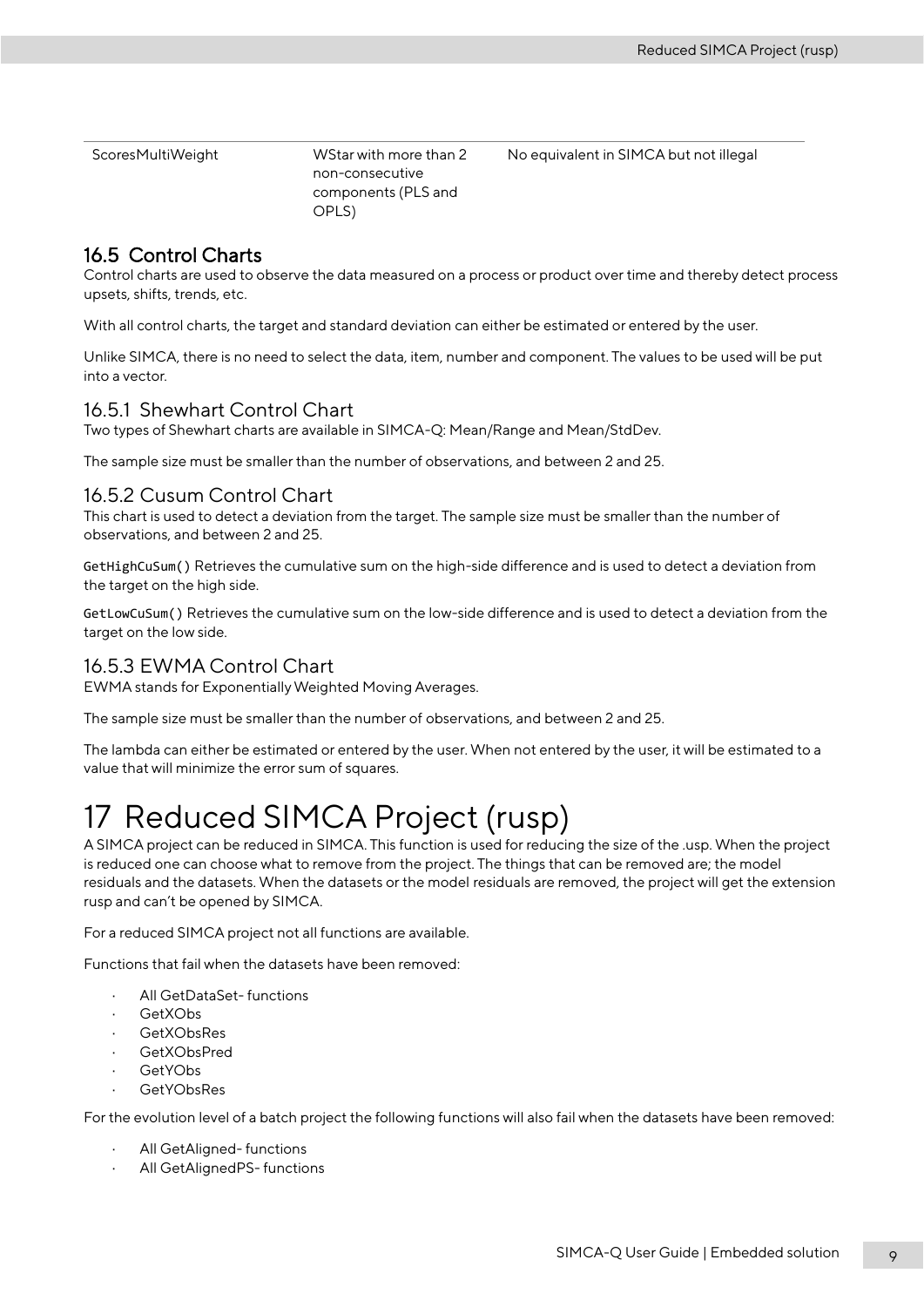GetT2Range

Functions that fail when the model residuals have been removed:

- GetDModY
- **GetMPowX**
- · GetORisk
- GetORiskPooled
- · GetPModX
- · GetPModY
- · GetYPredCV
- **GetYPredCVErr**
- GetYPredCVErrSE
- GetR2VXAdj
- GetR2VXAdjCum
- GetR2VYAdi
- GetR2VYAdjCum
- **GetSerrL**
- · GetSerrU
- GetS2VX
- GetS2VY
- · GetXVar
- **GetXVarRes**
- GetSerrLPS
- · GetSerrUPS

For the evolution level of a batch project the following functions will also fail when the model residuals are removed:

- GetContributionsSSW
- · GetContributionsScoresSingleWeightGroup
- **GetContributionsScoresMultiWeight**
- · GetContributionsScoresMultiWeightGroup
- · GetContributionsScorePSSingleWeight
- GetContributionsScorePSSingleWeightGroup
- GetContributionsScorePSMultiWeight
- <span id="page-15-0"></span>· GetContributionsScorePSMultiWeightGroup

## 18 Initiating a Project for Modeling

There are two approaches to initiate a project for modeling in SIMCA-Q. The first is to create a new project and the other is to open an existing project.

If SIMCA-Q is shut down the project/s must be reinitialized.

### <span id="page-15-1"></span>18.1 Temporary Directory

A project can be loaded or created with or without a temporary directory.

When a temporary directory is defined, all changes to the project will be saved to a temporary directory and not to the usp file itself. First when the user chooses to save, the changes will be saved to the usp file. This approach avoids the usp file from becoming corrupt. If something goes wrong when working with a project; that project can be reloaded with the recovery flag set or not. When the recovery flag is set SIMCA-Q will try to recover the incomplete project from the temporary directory. If the flag is not set SIMCA-Q will open the usp file in the state it had when it was last saved.

If a project is loaded or created without a temporary directory, every change in the project will be saved immediately to the usp file.

### <span id="page-15-2"></span>18.2 Create a New Project

To create a new project, the Import interface will be used.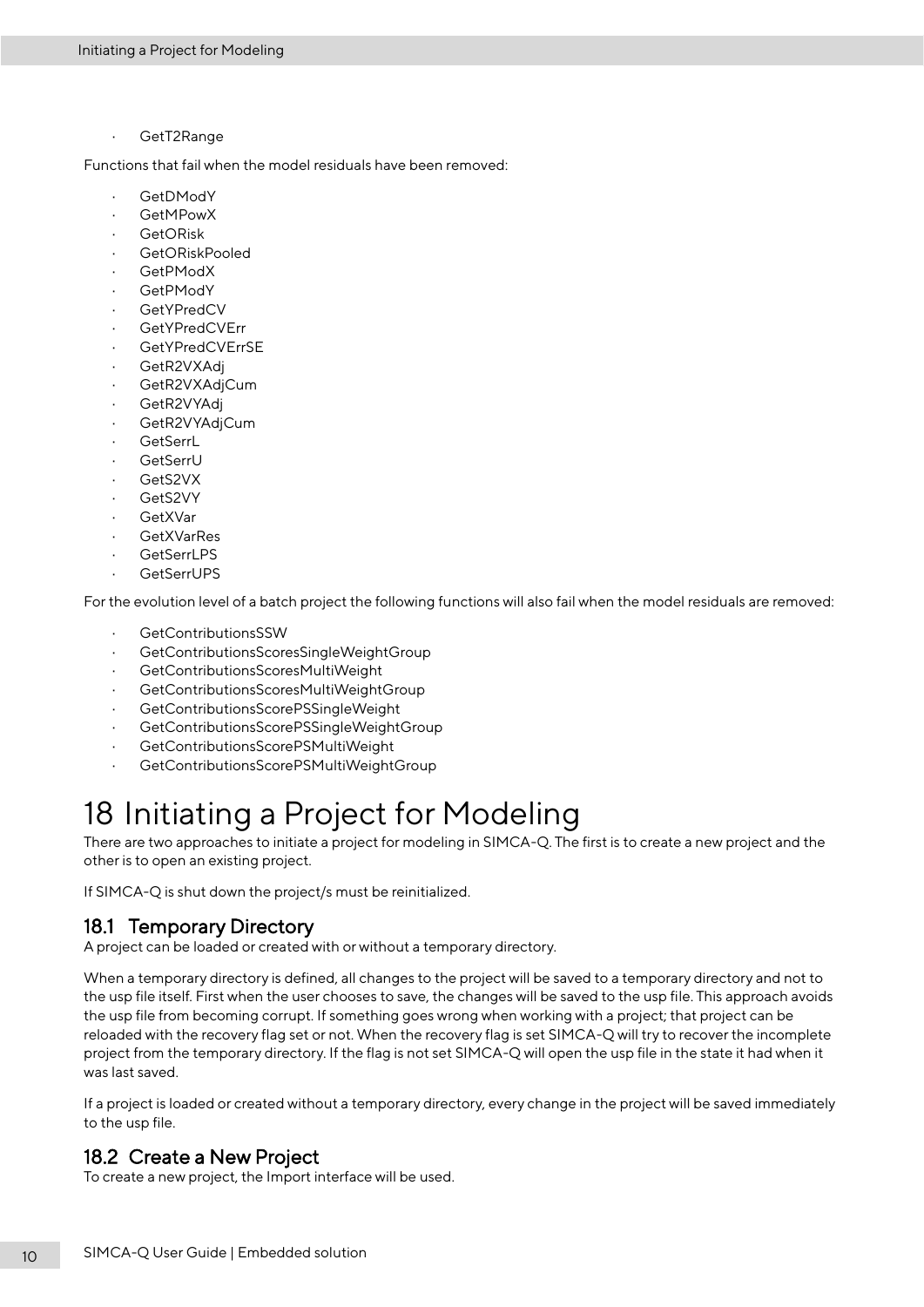## <span id="page-16-0"></span>19 Import

The import procedure can be divided into the following steps.

- Initiate Import; call InitImport() with the path to the new project. The "Import Handle" received should be used to access all other Import function.
- Specify the dataset; minimum requirement is to call either AddQuantitativeVariables() or AddQualitativeVariables(). In this step, the user specifies the data, observation IDs, variable IDs and missing value representation. If many variables are going to be added, it is a good idea to call Reserve() since this will minimize memory reallocation.
- <span id="page-16-1"></span>• Create project; call FinishImport() to create the project from the specified data. The project handle returned should be saved for later use with other SIMCA-QM functions. To close the project and release memory call CloseProject() with the project handle.

## 20 Dataset

Models can be created on data from one or several datasets. To import more than one dataset use the function InitImportDataset().

### <span id="page-16-2"></span>20.1 Generated Variables

From variables in a dataset one can generate new variables. SIMCA has several predefined functions for generated variables and the user can add their own functions as well. SIMCA-Q uses the same nomenclature as SIMCA for the generated variables.

An example:

If the dataset looks like this:

|                | Primary ID Obs. Sec. ID:1 Gr_Coffe Inst_Coffe Tea Sweetner |    |    |       |    |
|----------------|------------------------------------------------------------|----|----|-------|----|
|                | Germany                                                    | 90 |    | 49 88 | 19 |
| 2              | <b>Italy</b>                                               | 82 |    | 10 60 | 2  |
| 3              | France                                                     | 88 |    | 42 63 |    |
| $\overline{4}$ | <b>Holland</b>                                             | 96 |    | 62 98 | 32 |
| 5              | <b>Belgium</b>                                             | 94 |    | 38 48 | 11 |
| 6              | Luxembou                                                   | 97 | 61 | 86    | 28 |

The variable Gr\_Coffe will have the name v1 when generating a variable from it. Inst\_Coffe will have the name v2 etc.

|                | Primary ID Obs. Sec. ID:1 Gr_Coffe Inst_Coffe Tea Sweetner |    |                |       |                |
|----------------|------------------------------------------------------------|----|----------------|-------|----------------|
|                |                                                            | v1 | v <sub>2</sub> | v3    | v <sub>4</sub> |
|                | Germany                                                    | 90 |                | 49 88 | 19             |
| $\overline{2}$ | <b>Italy</b>                                               | 82 |                | 10 60 |                |
| 3              | <b>France</b>                                              | 88 |                | 42 63 |                |
| $\overline{A}$ | <b>Holland</b>                                             | 96 |                | 62 98 | 32             |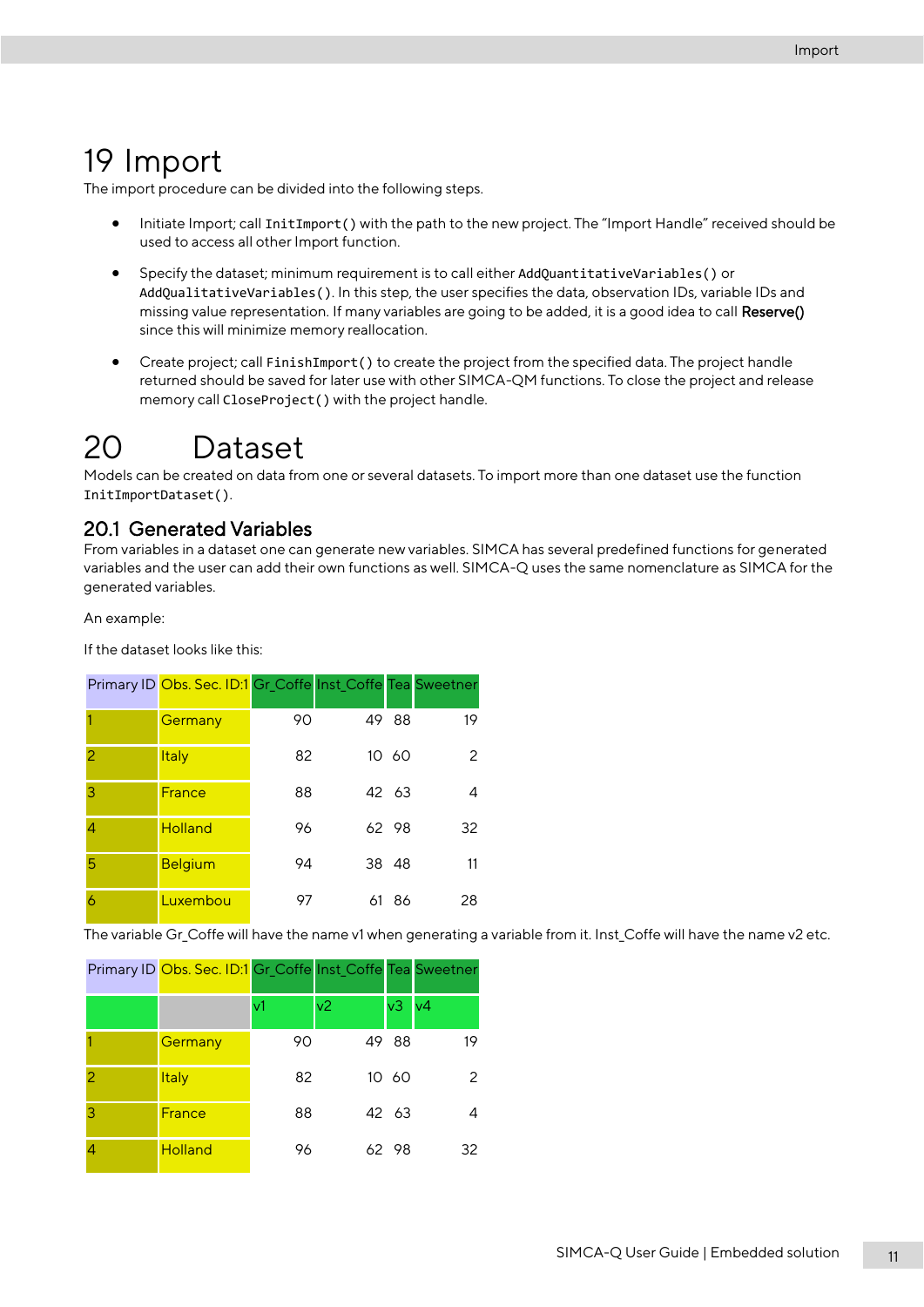| <b>Belgium</b> | QΔ | 38 48 |       |    |
|----------------|----|-------|-------|----|
| Luxembou       | 07 |       | 61 86 | 28 |

If we want to generate a new variable named "New" that is Gr\_Coffe + Tea we will use the expression: "v1+v3" and get the following result:

|                | Primary ID Obs. Sec. ID:1 Gr_Coffe Inst_Coffe Tea Sweetner New |    |       |    |        |
|----------------|----------------------------------------------------------------|----|-------|----|--------|
|                | Germany                                                        | 90 | 49 88 | 19 | 178    |
| 2              | <b>Italy</b>                                                   | 82 | 10 60 |    | 2 142  |
| 3              | France                                                         | 88 | 42 63 | 4  | 151    |
| $\overline{4}$ | <b>Holland</b>                                                 | 96 | 62 98 |    | 32 194 |
| 5              | <b>Belgium</b>                                                 | 94 | 38 48 | 11 | 142    |
| 6              | Luxembou                                                       | 97 | 61 86 | 28 | 183    |

# <span id="page-17-0"></span>21Workset

Worksets are created by calling GetNewWorkset() which returns a workset handle. This handle is then used as an argument to the various Workset-functions to specify the workset. The workset will initially be empty (no variables and no observations). Variables/observations must be added one by one or through a call to CreateDefaultWorkset(). When the specification is done, a call to CreateModel() will create a new unfitted model. Creation of a model from a handle does not invalidate a handle. The same workset handle can be used to create several models.

All handles obtained from GetNewWorkset() must be released by ReleaseWorkset() whether or not a model has been created from the handle.

### <span id="page-17-1"></span>21.1 Lagged and Lead Variables

Just like SIMCA, SIMCA-Q will remove observations from the workset when it contains lagged variables, the first max number of lag observations are removed from the workset. In other words, if the workset contains one variable lagged 3 steps and one lagged 2 steps, the first three observations will be removed from the workset.

Negative lags are called Leads and are only possible only for the Y variables. (Lags are only for the X variables)

For lags on time instead of step and dynamic lags based on speed, see the functions AddVariable and GetVariableLags.

# <span id="page-17-2"></span>22 Fit

The fit interface includes the functionality to auto fit, change model type, delete a model, and ability to remove and calculate components of a model.

# <span id="page-17-3"></span>23 Filter

SIMCA-Q has the functionality to apply a range of spectral filters to the data found in a project. A filter is used to transform data in the dataset. The filtered variables will be saved in a new dataset in the existing project. Each filter has the same options and settings as the corresponding filter in SIMCA. Applying a filter is a multistep process and generally the following order must be used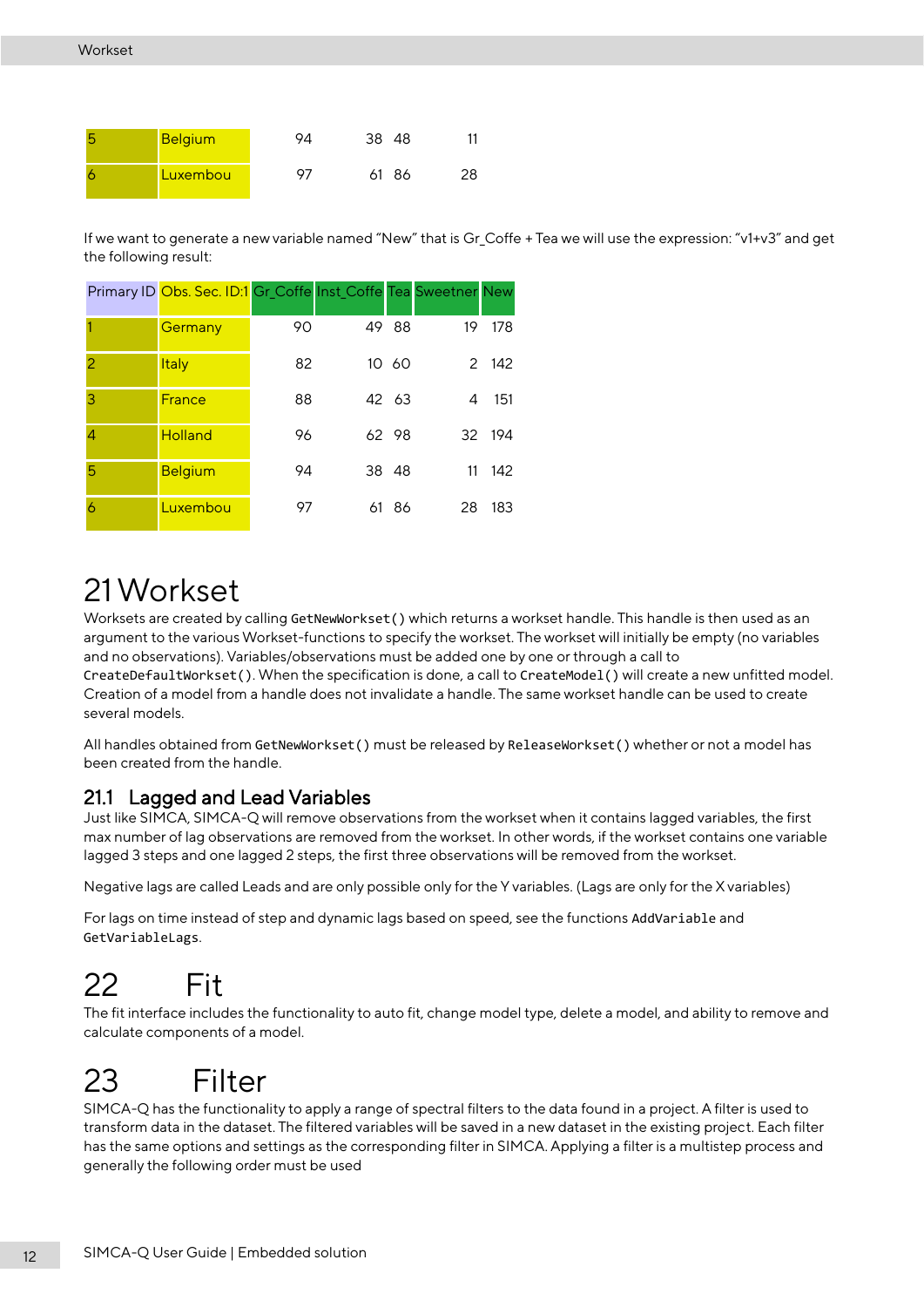- 1. Create a spectral or time series filter.
- 2. Add what type of filter to use The following filter types exist in SIMCA-Q
	- MSC Multiplicative Signal Correction.
	- OSC Orthogonal Signal Correction.
	- Row Center
	- Savitzky-Golay
	- EWMA Exponentially Weighted Moving Average
	- SNV Standard Normal Variate transformation.
	- Derivatives 1st and 2nd Derivative.
	- WDS Wavelet Denoise Spectral.
	- WCS Wavelet Compression Spectral.
	- WDTS Wavelet Denoise/Decimation Time Series. This is a time series filter and it is not applicable on batch projects.
- 3. Set the data to apply filter on. Both variables and observations.
- 4. For some filters, transformation and/or scaling can be set on all or selected parts of the data set. For more limitations, like when no/one Y must be selected as data, see the SIMCA filter documentation.
	- The default scaling is Center for X and Unit variance for Y. Scaling can be set on OSC filters.
	- The default transformation is None. Transformation can be set on OSC and WCS.
- 5. Set filter specific options and general filter settings, like including original data and naming the new project.
- 6. Start the filter process.
	- Some filters, like OSC, are interactive, so data and measurements can be retrieved during the filter process, allowing options to be fine-tuned.
- 7. Finish the filter process. Here the filtered data are included in a new dataset.

When using a wavelet, or wavelet combination filter there exist a number of wavelet functions to choose between and each function has its own selectable wavelet orders.

| <b>Wavelet function</b> | <b>Wavelet orders</b>   |
|-------------------------|-------------------------|
| Beylkin                 | No selection available  |
| Coiflet                 | 2, 3, 4, 5              |
| Daubechies              | 4, 6, 8, 10, 12, 20, 50 |
| Symmlet                 | 4, 6, 8, 10             |
| Biorthogonal1           | 1, 3, 5                 |
| Biorthogonal2           | 2, 4, 6, 8              |
| Biorthogonal3           | 1, 3, 5, 7, 9           |
| Biorthogonal4           | No selection available  |